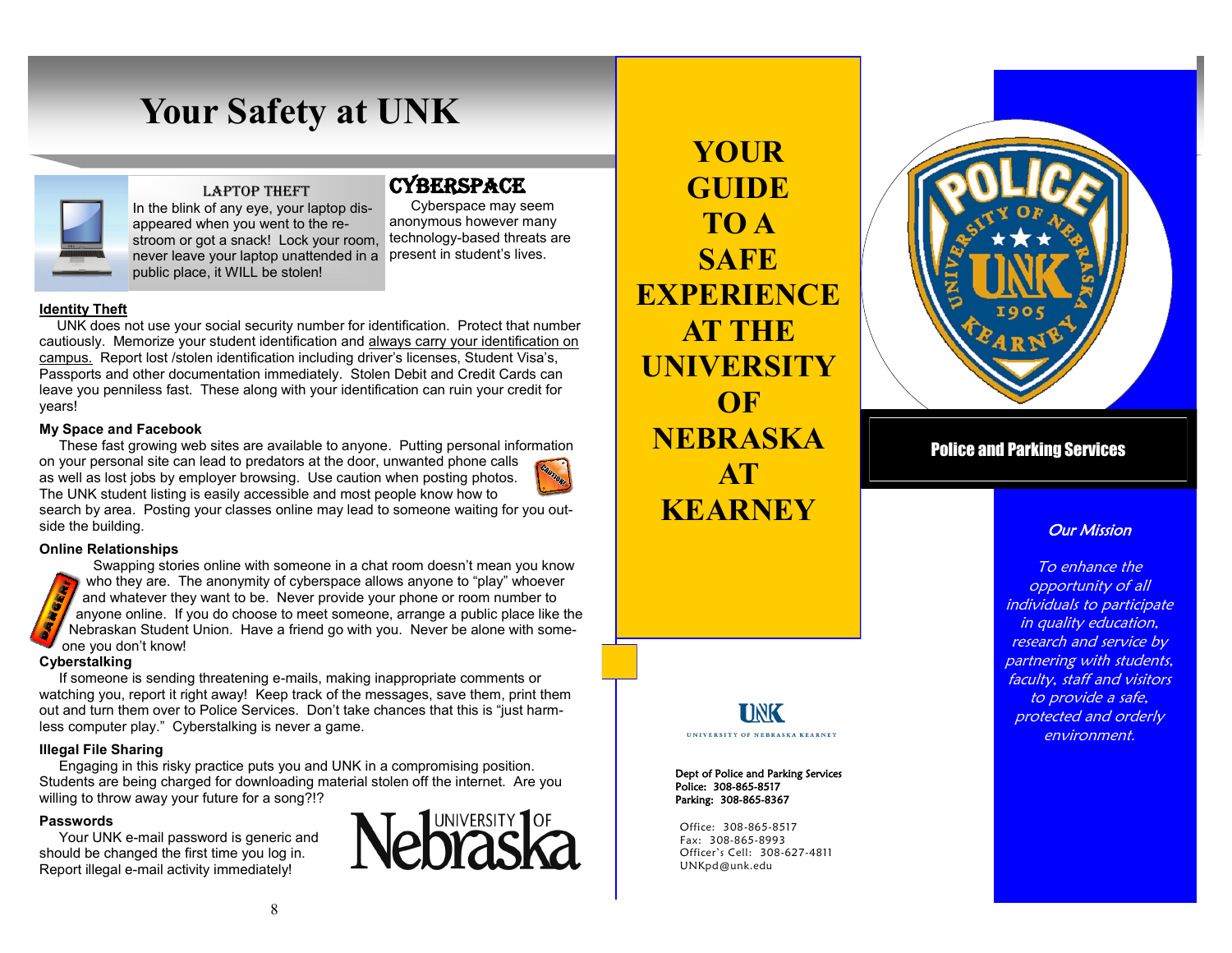# Community Concerns

**The University of Nebraska at Kearney would like you to see our campus as your community, requiring all of us to keep it safe. This guide will help you play a part in that community effort.**

### **Propped Doors**

Tragedies—from rapes to thefts to murders—have occurred when the wrong person slipped through a propped door. Close propped doors right away and report repeat problems!

### **Strangers**

Report the presence of strangers — whether they've gained access, are hanging around or are exhibiting questionable behavior — to teachers — residence hall staff and or Police Services. Don't let strangers into your building, even if they tell you they are visiting a friend. Offer to call their friend for them instead.

### **"Little Things"**

Keeping in mind little things could be a danger to others, report community problems such as:

- Slippery floors
- Broken doors/furniture/elevators
- Missing window screens
- Burned out lights or bulbs removed
- Water leaks
- Broken glass
- Compromised emergency equipment
- Key fob equipment working improperly



### **Report It! The who, what, when, where, how and why of the matter!**

**Incident:** stay objective, keep things in chronological order, tell listeners where you were and what you saw.

**Persons:** notice their hair, height, build, race and then their clothes, tattoos, birthmarks or special features.

**Vehicles or Objects:** Jot down plate numbers or take note of the make of the car, color, how many doors. Describe objects by size, shape and color.

# **Related Incidents**

 **If someone threatens you or someone else based on race, religion, gender, sexual orientation or other characteristics, get help right away.** *No one* **should have to put up with this type of fear, discomfort or intimidation.**

### **Natural Disasters**

Nebraska has severe weather from snow emergencies to tornadoes. Take these warnings seriously. Be prepared to take shelter and know where shelter is. Work with trained staff to get yourself and others to safety.

# Download



Go to http://www.buffalogov.org/ to download the alert system to your computer and keep up to date on local weather and other alerts.

# **Help Others**

 You may encounter a crisis situation during your time at UNK. Follow the tips below to be prepared.

- Get help immediately if a friend seems sick, intoxicated or drugged. Their safety and well being is most important, not whether they will "get in trouble."
- Stay as calm as possible. Quick, clearheaded thinking can make all the difference.
- Help with crowd control if need be and let the medical or emergency personnel do their job.
- Playing the hero in volatile situations may escalate things and you and others may get hurt. Step away and call for help or signal to someone else to make that call.
- Be alert to potential fights, loud voices, items thrown, clenched fists. Get yourself safe and then call for help.
- Transporting an injured person to the hospital may do more harm than good. Good Samaritan Hospital provides quick and efficient ambulance service with trained personnel.
- Go to trainings provided by your Residential Advisors so you can be prepared.
- Be a leader, sometimes someone saying or doing the right thing can prevent the wrong thing from happening.

# **Know What to Do**

 Be alert to your surroundings so you can respond quickly and appropriately in a crisis situation.

- Have the number 308-627-4811 programmed into your phone to reach Police Services quickly. Or, dial 911 and let dispatch get help quickly.
- Know where the UNK Emergency Phones are located on campus. In an emergency, just push the button and communicate your emergency.
- All UNK employees will listen to your concerns. If you aren't sure about a situation, ask, someone will help you.
- Be familiar with all exits in your classes as well as your residence.
- Practice in your mind what you would do "if" and where you would be safe.
- Talk to your Instructors about the emergency plan for that particular building.
- Police Services' Officers are trained, certified Police Officers, on duty 24 hours a day, 7 days a week. All concerns should be reported and can be done so anonymously at **http:// www.unk.edu/offices/police.aspx? ekfrm=41744&ekmensel=c57dfa7b\_7 21\_722\_41744\_2**
- Don't be the one to say, "I knew about that but I didn't know it was that serious."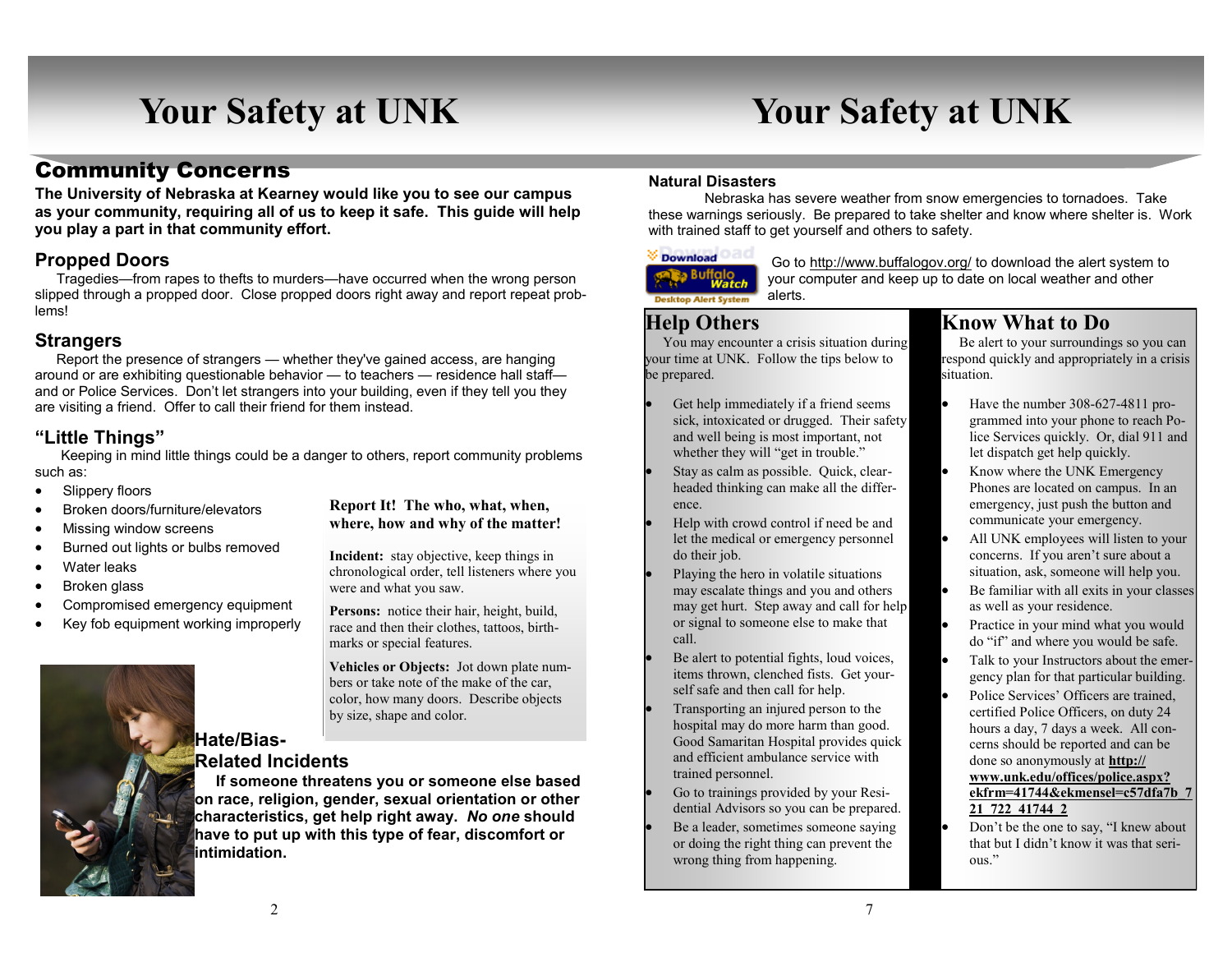# Be Preventative and Be Prepared; Plan for the "What if's"

 Preparing for natural disasters as well as fires, bomb threats and active shooters may sound unrealistic but it definitely can't hurt to plan your path to surviving in crisis mode!



### **Fire Facts**

 Fires do not discriminate, they happen both on and off campus. Know the facts to keep yourself safe and secure.

- Know exactly where your emergency exits are located so you can go on "automatic" pilot" if there's a fire.
- Evacuate the building when the fire alarm sounds, assuming it is just a drill could put your life and your rescuer's life in danger.
- Residence Halls do not allow candles, incense and other illegal appliances.
- Smoking is not allowed in buildings on the University of Nebraska at Kearney. You must be 10 feet from the entrance of any building and cigarettes should be extinguished properly to avoid grass and or receptacle fires.
- Fabrics and scarves should not be draped over lamps as they can cause fires.
- If you suspect fire in your hallway, feel the door and if it is hot, stuff towels or sheets under your door so less smoke can enter. Stay close to the ground where the air isn't as smoky.
- Don't tamper with fire equipment such as extinguishers, hoses and alarm boxes. Malfunctioning equipment can be a matter of life and death in a real fire situation. **Pulling alarms as a hoax is a crime!**



# **Bomb/Terror Threats**

 These types of dangers come in many shapes and forms, from a gunman on campus to an attack on your school. To keep yourself and others safe:

- Listen carefully when staff and Police Services tell you what to do. They've been trained to lead you to safety.
- Try not to panic or assume the worst. Your immediate concern should be to get to a safe location.
- Take drills seriously and encourage others to do the same, practice will help you and others be prepared and help you stay calm in a real situation.
- Have a healthy suspicion. When something just doesn't seem right or people appear out of place, report it. Disasters can be averted when students take the time and care to report odd behavior.
- Making threats as a "joke" can cause panic, waste valuable resources and may get you suspended from school and/or arrested.

# **Home Safety**

 **Whether you live on or off campus there are simple things you can do to stay safe in your own space.**

### **Your Room**

- Always lock your door, especially when you are inside sleeping or when you leave your room.
- Don't let strangers into your room. Look through the peephole, ask for ID or meet them in the hallway.
- Don't post notes on your memo board or voicemail saying where you are or providing personal information.
- Don't keep valuables in plain sight.
- Don't loan out your room key or Fob.

### **Report Lost/Stolen Room Keys and Fobs**

 **Report a lost or stolen room key or building Fob to appropriate staff immediately! Someone may use it to gain entry to your room, apartment or car and hurt you, your roommate or belongings.**



# **Your Apartment**

- Follow the room tips
- Use your last name only on the mailbox
- Keep entryways lit
	- Report security issues and concerns to your landlord.

### **Parking Lots**

- Have your key in hand, ready to put in the lock as your walk toward your car.
- Look around your car and in the backseat to make sure no one is in or around your vehicle. Use the panic button on your electronic door lock if a suspicious person is in the area.
- Call 224-0853 for an escort to or from your car within two blocks of campus.
- Use the buddy system at night. Have someone you know and trust walk with you when it is dark.
- Always keep your car locked, when you are in it as well as when you are not.
- Park in areas that are well lit and as close to your destination as possible.